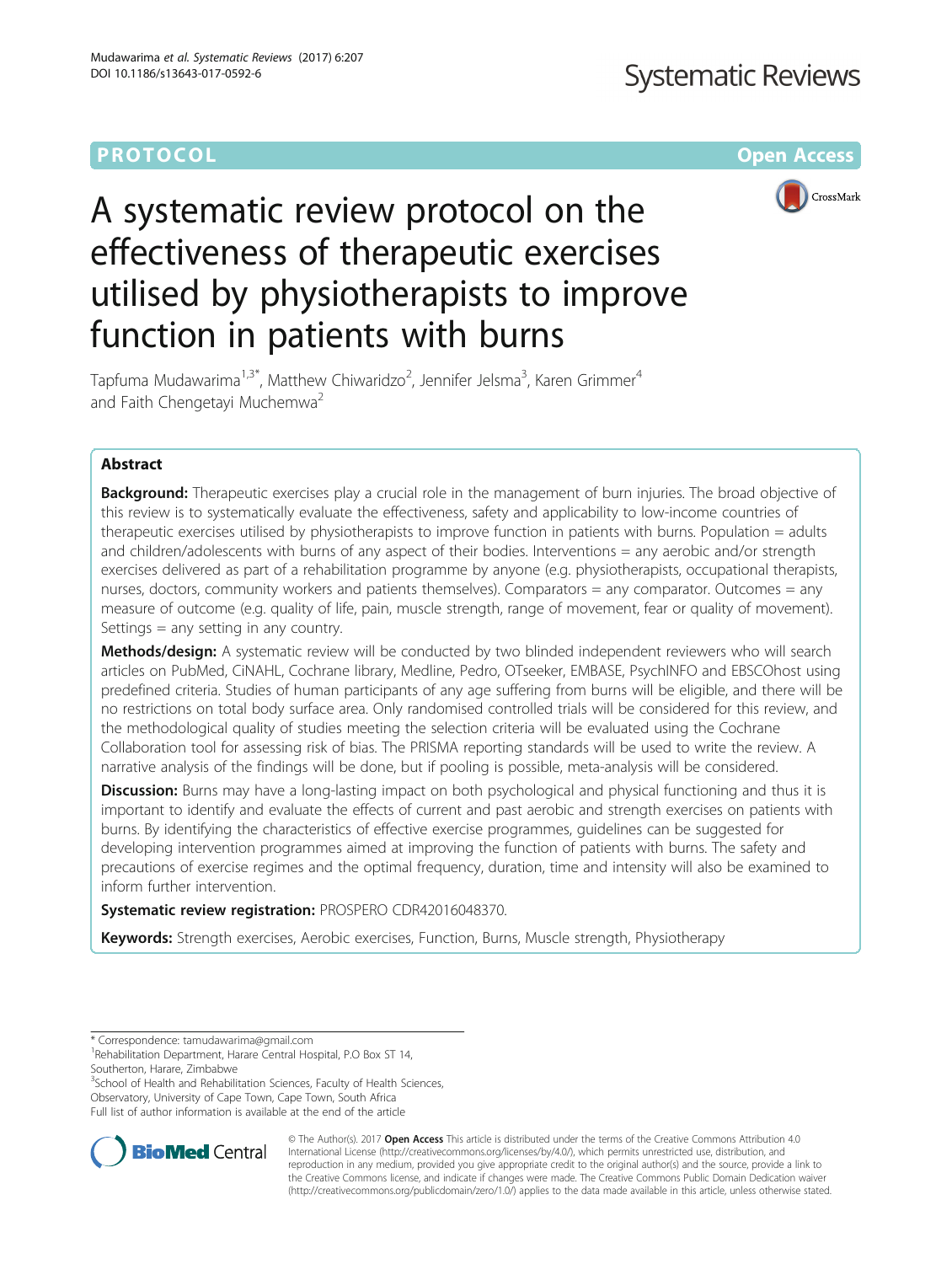## Background

Burn injury is a frequent cause of hospital admission in low-income countries [\[1](#page-5-0)–[3\]](#page-5-0) and often leads to secondary complications such as disfigurement, contractures and scar tissue formation [\[1, 2](#page-5-0), [4\]](#page-5-0). Physiotherapy has an important role to play in preventing these impairments and in maintaining and improving functioning and participation in the acute, chronic and rehabilitation phases [\[5](#page-5-0)–[7](#page-6-0)]. In resourceconstrained contexts, in which access to appropriate therapy may be limited, it is particularly important to identify which rehabilitation and physiotherapy interventions are the most effective in restoration of function.

Therapeutic exercises can be described as bodily movement prescribed to correct an impairment, improve musculoskeletal function or maintain a state of wellbeing [\[8](#page-6-0)]. They have been defined as a range of physical activities that focuses on restoring and maintaining strength, endurance, flexibility, stability and balance [\[9](#page-6-0)]. The main goal of therapeutic exercises is to return the injured patient to a fully functioning pain-free state [\[8](#page-6-0), [9\]](#page-6-0). Therapeutic exercises may include strengthening, endurance, flexibility, balance and coordination exercises [[10, 11\]](#page-6-0).

Exercise is beneficial, not only for patients with burns but also for healthy patients [[10](#page-6-0)]. The beneficial effects of exercise are improved cardiovascular health, maintaining a healthy weight, improving bone weight, improvement in self-confidence and social skills [[10, 11](#page-6-0)]. Exercise prescription might be beneficial for patients with burns as they are at an increased risk of bed immobility due to heavy sedation from pain medication, constant wound dressing and bandaging. These factors result in an increase for the demand to exercise due to altered biomechanics, body posture and gait.

The focus of this review is the effectiveness of therapeutic exercises in reducing impairments and functional limitations related to burn injuries. In patients with burns, the damaged tissues may give rise to severe pain [[12\]](#page-6-0). Moreover, pain is one of the most common problems [\[7](#page-6-0), [13\]](#page-6-0) related to therapeutic procedures of restoring function [[13, 14\]](#page-6-0) during rehabilitation. Particularly, in children, not only are burns painful, but they also cause distress and anxiety to both the child and the parent [\[15](#page-6-0)]. Pain leads to non-compliance, and patients are at high risk of complications of immobility and bed rest. Anecdotal evidence shows that due to lack of resources in low-income countries less effective treatment is done and patients spend more days in the hospital [[2\]](#page-5-0). Potential complications for increased immobility and high admission days include musculoskeletal (decreased muscle strength, decreased endurance, contractures and osteoporosis) and cardiovascular (decreased heart rate, decreased cardiac reserve, orthostatic hypotension and venous thromboembolism) [\[16\]](#page-6-0).

A search of the Cochrane Review database using keywords "Burns" and "Rehabilitation" or "Physiotherapy/ Physical Therapy" or exercise returned one review on the effects of stretch on contractures in people with, or at risk of, contractures [[17\]](#page-6-0). It concluded that stretch on its own was not effective in preventing contractures. There have been studies done on the effect of exercise, but the two [[10](#page-6-0), [11\]](#page-6-0) systematic reviews could be found in the Cochrane database, the Prospero database or PEDro respectively which examined the effect of exercise did not target exercise prescription for burn patients. There is evidence that exercise might reduce the impact of secondary complications of burns [[18\]](#page-6-0), such as muscle weakness and decreased anaerobic capacity, and be as effective as splinting in retaining range of motion of the shoulder after axillary burns [\[19\]](#page-6-0) and there is thus a need for guidelines, especially those that can be implemented in low-income settings.

Most of the interventions were developed for first world countries [\[2,](#page-5-0) [10](#page-6-0), [11\]](#page-6-0) but may not be applicable to Africa where most of the countries have resource constraints with regard to health care provision. Examples of this include lack of specialised staff, lack of state of the art equipment and lack of dedicated burn units in medical facilities. Nevertheless, there is also need to implement evidence-based practice in the management of patients with burns in these settings, where ironically, burn injuries are more common [[1\]](#page-5-0).

Exercise prescription should be age specific and individualised to meet the different needs of individuals with different level of fitness. It has been shown that exercises might be beneficial for patients suffering from burns [[18\]](#page-6-0), but there is lack of guidelines on exercise prescription for these patients.

Burns may have a long-lasting impact on both psychological and physical functioning and thus it is important to identify and evaluate the effects of current and past aerobic and strength exercises on patients with burns. By identifying the characteristics of effective exercise programmes, guidelines can be suggested for developing intervention programmes aimed at improving the physical functioning and, possibly, the health-related quality of life (HRQoL) of patients with burns. The safety and precautions of exercise regimes and the optimal frequency, duration, time and intensity will also inform further intervention.

#### **Objectives**

The broad objective of this review is to systematically evaluate the effectiveness, safety and applicability to low-income countries of therapeutic exercises utilised by physiotherapists to improve function in patients with burns.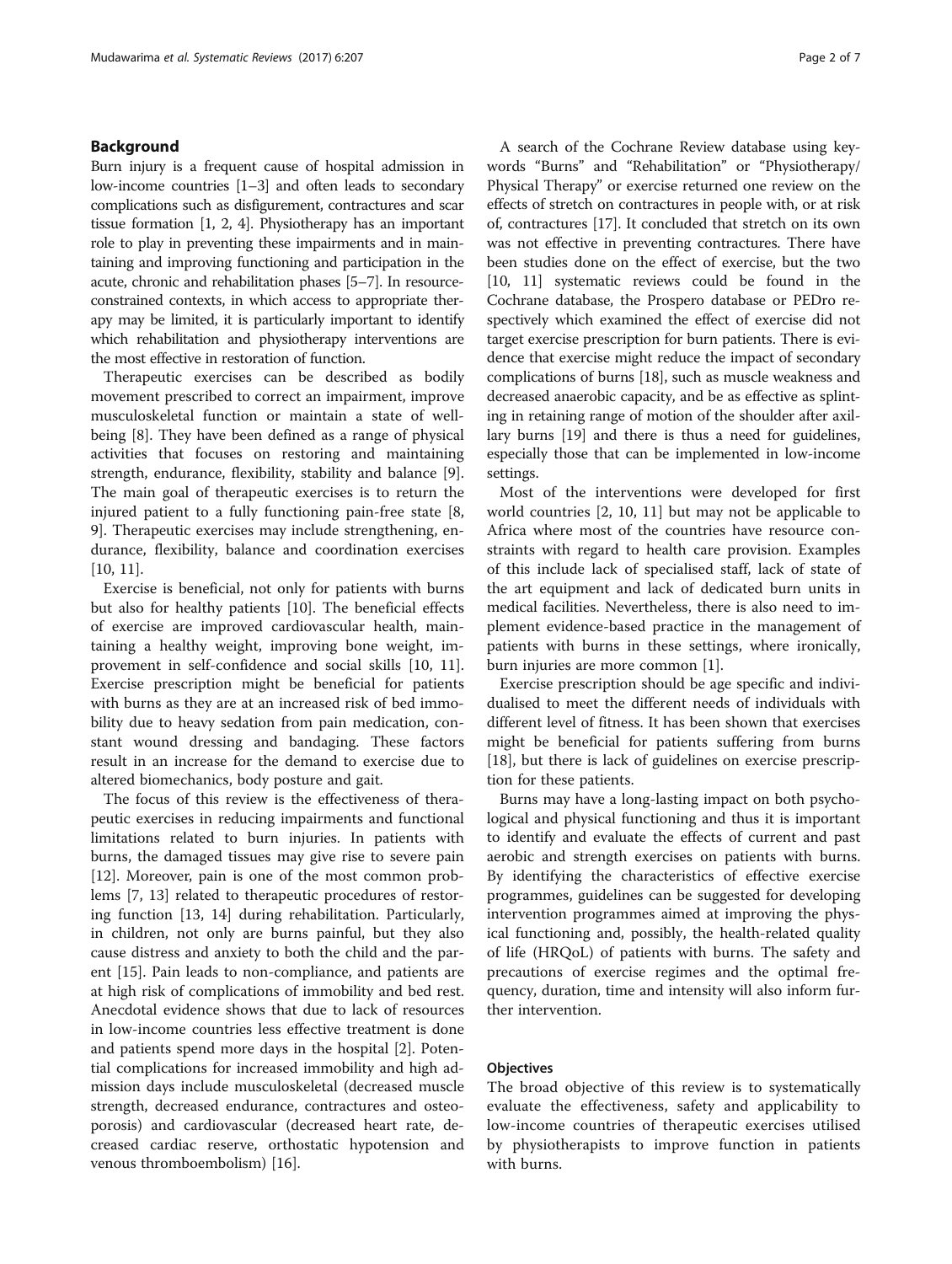1. What is the efficacy of aerobic and/or strength exercises for individuals with burns, and overall improvement of any measure of outcome?

 $P =$  adults and children/adolescents with burns of aspect of their bodies

 $I =$  any aerobic and/or strength exercises delivered as part of a rehabilitation programme by anyone (e.g. physiotherapists, occupational therapists, nurses, doctors, community workers and patients themselves)  $C =$ any comparator

O = any measure of outcome related to physical and psychological functioning (e.g. health-related quality of life, pain, muscle strength, range of movement, fear or quality of movement)

 $S =$  any setting in any country

Secondary review questions

- 2. What precautions and contraindications need to be taken into account during aerobic and strength exercises to individuals with burns?
- 3. Are the interventions applicable to physiotherapy delivered in any location in a low-income setting? This will take into consideration issues such as equipment required, staff training, cost, culture and community supports.

The literature identified from the search findings for the key review question will be further reviewed to answer the secondary review questions. Papers will be investigated for additional intervention material:

For secondary review question 1: articles which describe any attempt to monitor progress for adverse events such as fatigue (measured in any way); excessive pain (measured in any way); or describes a stopping rule (where treatment does not proceed because of safety to the patient, or high likelihood of adverse events occurring from the intervention) For secondary review question 2: any article that describes patient samples and interventions relevant to developing countries

## Methods

## Study registration

This systematic review will be written in accordance with the Preferred Reporting Items for Systematic reviews and

Table 1 Characteristics of patients with burns of included studies

Meta-Analysis-Protocol (PRISMA-P) guidelines attached as Additional file [1](#page-5-0) and has been registered on PROS-PERO database (Ref: CDR42016048370).

## **Eligibility**

In selecting studies, we will apply the following criteria:

## Participants

Studies of human participants of any age suffering from burns will be eligible, and there will be no restriction on total body surface area (TBSA) affected or duration of intervention to cater for both long- and short-term outcomes in terms of exercise prescription [[10\]](#page-6-0). Both males and females will be considered for the review even though exercise tolerance may differ [\[11\]](#page-6-0). Animal studies will be excluded due to their different anatomical structure hence difficulty in exercise prescription. Examples of how studies will be summarised are provided in Table 1.

Studies with patients suffering from other comorbidities will be excluded from the study as they might not be able to complete the intervention or their safety might be at risk during standard care procedures [[10,](#page-6-0) [11](#page-6-0)]. Studies with patients with (1) other neurological conditions and (2) patients unable to comprehend instructions either who are on mechanical ventilators or with decreased level of consciousness will also be excluded. Studies with children who are unable to comprehend instructions and those that are too young or suffering from cognitive disorders will be excluded from this study. Studies on the management of respiratory complications due to inhalational injuries and acute respiratory distress syndrome (ARDS) constitute specialised care and will be beyond the scope of this review. Similarly, studies on the management of psychological effects will not be included in this review, although the impact on HRQoL will be examined. Although burns may also affect the patient and caregivers psychologically, leading to emotional trauma especially where infants or children are involved [[2](#page-5-0), [20](#page-6-0), [21\]](#page-6-0), the management of these conditions is beyond the scope of this review. Studies on the use of virtual reality [[22](#page-6-0)] and behavioural therapy to manage pain have been studied but will not be included in this review as we are focusing on improving function through therapeutic exercises only.

| Article               | Subjects (n) | Male (%) | Females (%) | Age (years)                | TBSA (%)                  | Settina               |
|-----------------------|--------------|----------|-------------|----------------------------|---------------------------|-----------------------|
| Matthew et al. (2009) | 10           |          | 10          | 3.2                        | 20                        | Hospital (inpatient)  |
| Rumbi et al. (2007)   | 20           |          |             | Females 4<br>males 5.4     | Females 10<br>males 11    | Hospital (outpatient) |
| Mhandi et al. (1995)  | 25           |          | 19          | Exercise 2 2<br>control 33 | Exercise 40<br>control 35 | Home (home programme) |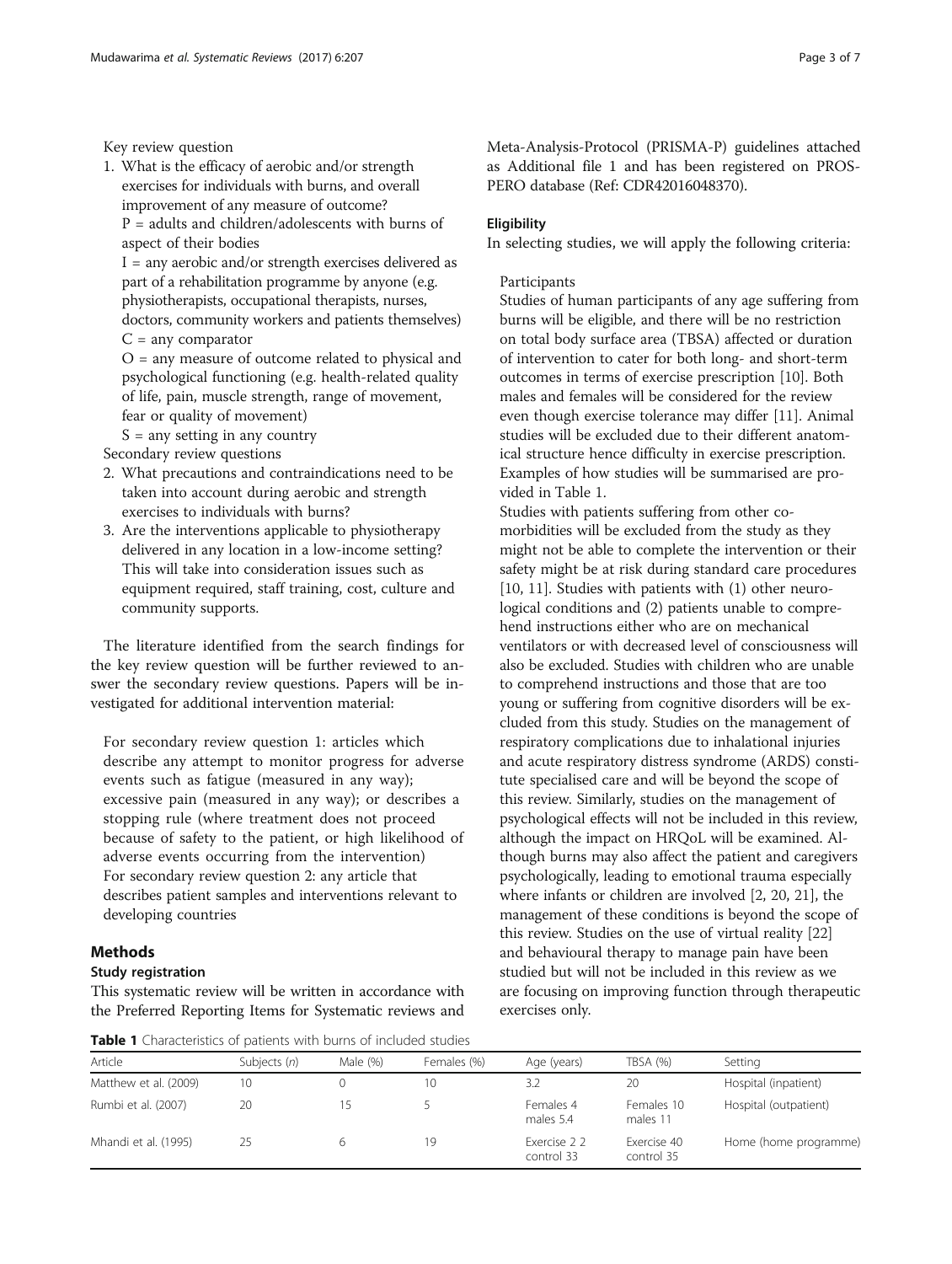<span id="page-3-0"></span>

| Article                 | Sample size | Intervention                                        | Comparison                       | Load, number of repetitions, sets and progression                                                               | Frequency and duration  | Outcome measure(s)    |
|-------------------------|-------------|-----------------------------------------------------|----------------------------------|-----------------------------------------------------------------------------------------------------------------|-------------------------|-----------------------|
| Strengthening exercises |             |                                                     |                                  |                                                                                                                 |                         |                       |
| Matthew et al. (2009)   |             | exercises with Thera<br>Ankle dorsi-flexion<br>band | Ankle dorsi-flexion<br>exercises | 50-80%; 1RM; 2-3 sets; 1 min rest between sets                                                                  | 3x per week for 2 weeks | MMT (muscle strength) |
| Aerobic exercises       |             |                                                     |                                  |                                                                                                                 |                         |                       |
| Rumbi et al. (2007)     |             | Cycling                                             | Nil cycling                      | 70% of VO2 max; 5 x 5 mins bouts; 2 min rest<br>between each bout                                               | 3X per week X 5 weeks   | VO2 max; HR and RR    |
| Combination programmes  |             |                                                     |                                  |                                                                                                                 |                         |                       |
| Mhandi et al. (1995)    |             | Muscle strengthening,<br>dynamic balance            | Nil dynamic balance              | Knee muscle strengthening, dynamic balance<br>through ball transfer from one hand to<br>another $\times$ 5 mins | 6x per week for 2 weeks | Gait and posture      |
|                         |             |                                                     |                                  |                                                                                                                 |                         |                       |

| ĺ<br>ī             |  |
|--------------------|--|
| ļ                  |  |
| í<br>j             |  |
|                    |  |
| ţ                  |  |
| comon<br>)         |  |
|                    |  |
|                    |  |
|                    |  |
|                    |  |
|                    |  |
|                    |  |
| )<br>J             |  |
|                    |  |
|                    |  |
|                    |  |
| l<br>h             |  |
|                    |  |
|                    |  |
| .<br>.<br>.        |  |
| ).                 |  |
|                    |  |
| i                  |  |
| J<br>ì             |  |
|                    |  |
|                    |  |
|                    |  |
|                    |  |
| j                  |  |
|                    |  |
| $\frac{1}{2}$      |  |
|                    |  |
|                    |  |
| Í                  |  |
| Ï                  |  |
|                    |  |
|                    |  |
| ļ                  |  |
|                    |  |
|                    |  |
|                    |  |
| )<br>l             |  |
|                    |  |
|                    |  |
| $\frac{1}{2}$<br>3 |  |
|                    |  |
| J                  |  |
| j<br>I             |  |
|                    |  |
| I                  |  |
|                    |  |
| j<br>١             |  |
|                    |  |
| I                  |  |
|                    |  |
|                    |  |
| i                  |  |
|                    |  |
|                    |  |
| t                  |  |
|                    |  |
|                    |  |
| $\geq$             |  |
|                    |  |
|                    |  |
|                    |  |
| ı                  |  |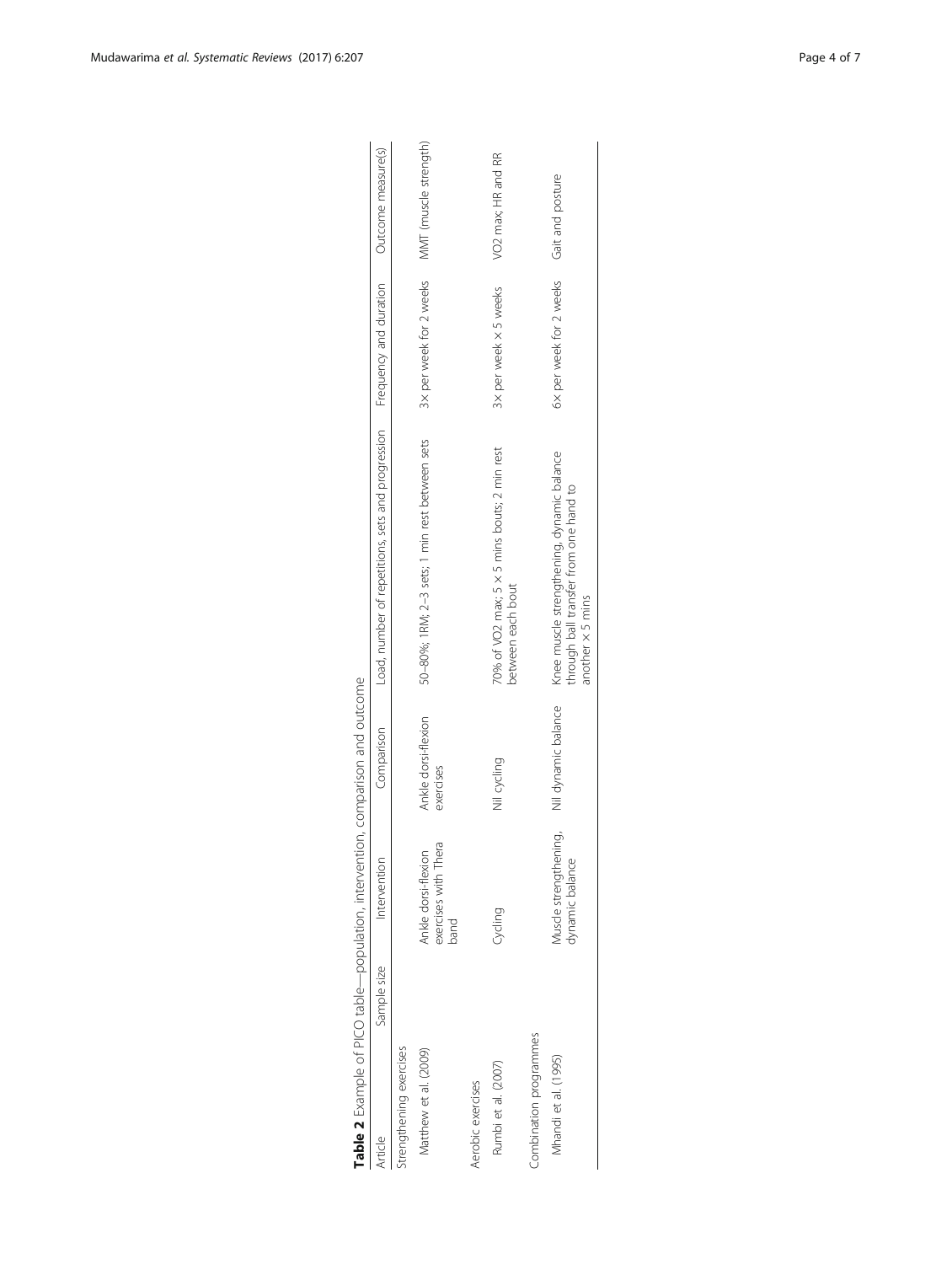Included study designs

Only randomised control trials (RCTs) that investigate the effects of exposure to any form of therapeutic exercise will be considered for the review.

#### Interventions and comparators

Exercises will include any form of exposure to strengthening (resistance) or aerobic (endurance) exercises. RCTs will only be considered if validated outcome measures were measured at least two time points including baseline, follow-up and on completion of the exercise programme. Length of follow-up was not prescribed due to the variability in TBSA. The intervention may be supervised/unsupervised, patient specific in combination or not in combination with standard of care commencing at any period of time either in a hospital setting or outpatient setting. Participants will be compared with another control group or they can act as their own control. Taking cognisance that all ages and TBSA are being considered, it is necessary to limit the study only to RCTs.

#### **Outcomes**

Strength exercise outcome measures might include isometric, isokinetic or isotonic which can either be evaluated through dynamometry, manual muscle testing (MMT) or 3 repetition maximum (3RM). Lean body mass (LBM) could be measured radiographically. Aerobic exercises can be measured by change in heart rate using heart rate monitors and change in lung capacity using VO2 maximal out. Secondary outcomes can be measured through functional activities could include walking and stair climbing which can be used in a low income and are easily applicable in a clinical setting or outpatient department.

Table [2](#page-3-0) exemplifies the Participants Interventions Comparison Outcomes (PICO) table.

#### Language

We will only consider full text articles published in English.

#### Information sources

#### Search strategy

A comprehensive search will be conducted at the University of Cape Town library during the period of July 2017 to August 2017. All accessible bibliographic databases of published research reports will be assessed. All databases will be searched from 1990 to date. The electronic databases will include PubMed, CiNAHL, Cochrane library, Medline, Pedro and OT seeker, EMBASE, PSYCH INFO and EBSCOhost. Manual searches of reference lists of included articles will be employed.

The terms in the title ("physiotherapy" OR "physical therapy" OR "rehabilitation" OR Occupational therapy) AND ("burns" OR "burns patient" OR "patient with burns") AND ("exercises" OR "therapeutic exercises").

Outline in Table 3 is an example of how literature will be searched in CINAHL.

#### Study records

## Data management

Search results will be merged using reference management software (Covidence) which is data management software. The electronic searches will also be saved to the researcher's PUBMED account. The principal researcher will create a shared DROPBOX folder to facilitate collaboration among reviewers and to save the online versions of the articles and electronic search strategy. Summaries of all the searches are to be printed and are to be used as physical backup for the screened articles.

#### Selection and data collection of studies

Two reviewers Matthew Chiwaridzo (MC) and Tapfuma Mudawarima (TM), both physiotherapists, will independently search the databases and screen the titles and abstracts for eligibility. Title and abstracts will be examined to remove irrelevant reports and full text of potentially relevant reports will be obtained; multiple reports of the same study will be linked to minimise bias of duplicate publication. The two reviewers will assess full text reports for compliance with the eligibility criteria, and correspondence will be done with authors to clarify study eligibility, where necessary.

In case of disagreement, arbitration by a third reviewer Jennifer Jelsma (JJ) will be carried out. Full text which meets the eligibility criterion will be assessed for risk of bias and data analysis/synthesis independently by TM. The reviewers will also manually search the references for articles to include in the data extraction.

#### Outcomes and prioritisation

## **Outcomes**

For this review, outcome measures for strength exercises will include manual muscle testing (MMT) and lean body mass (LBM) or increase in muscle bulk and for aerobic exercises will include VO2max and HR. Secondary outcomes will include sit to stand, gait, stair

|  |  |  | Table 3 Search strategy |
|--|--|--|-------------------------|
|--|--|--|-------------------------|

| Keyword                    | Alternative words                                                                                 |
|----------------------------|---------------------------------------------------------------------------------------------------|
| Physiotherapy              | physical therapy OR rehabilitation OR occupational<br>therapy OR physical medicine OR physiatrist |
| <b>Burns</b>               | patients with burns or burns patient                                                              |
| Muscle strength            | muscle bulk OR muscle size OR lean muscle strength                                                |
| VO <sub>2</sub> max        | respiratory rate OR heart rate                                                                    |
| Strengthening<br>exercises | Resistance exercises                                                                              |
|                            | Aerobic exercises Endurance exercises                                                             |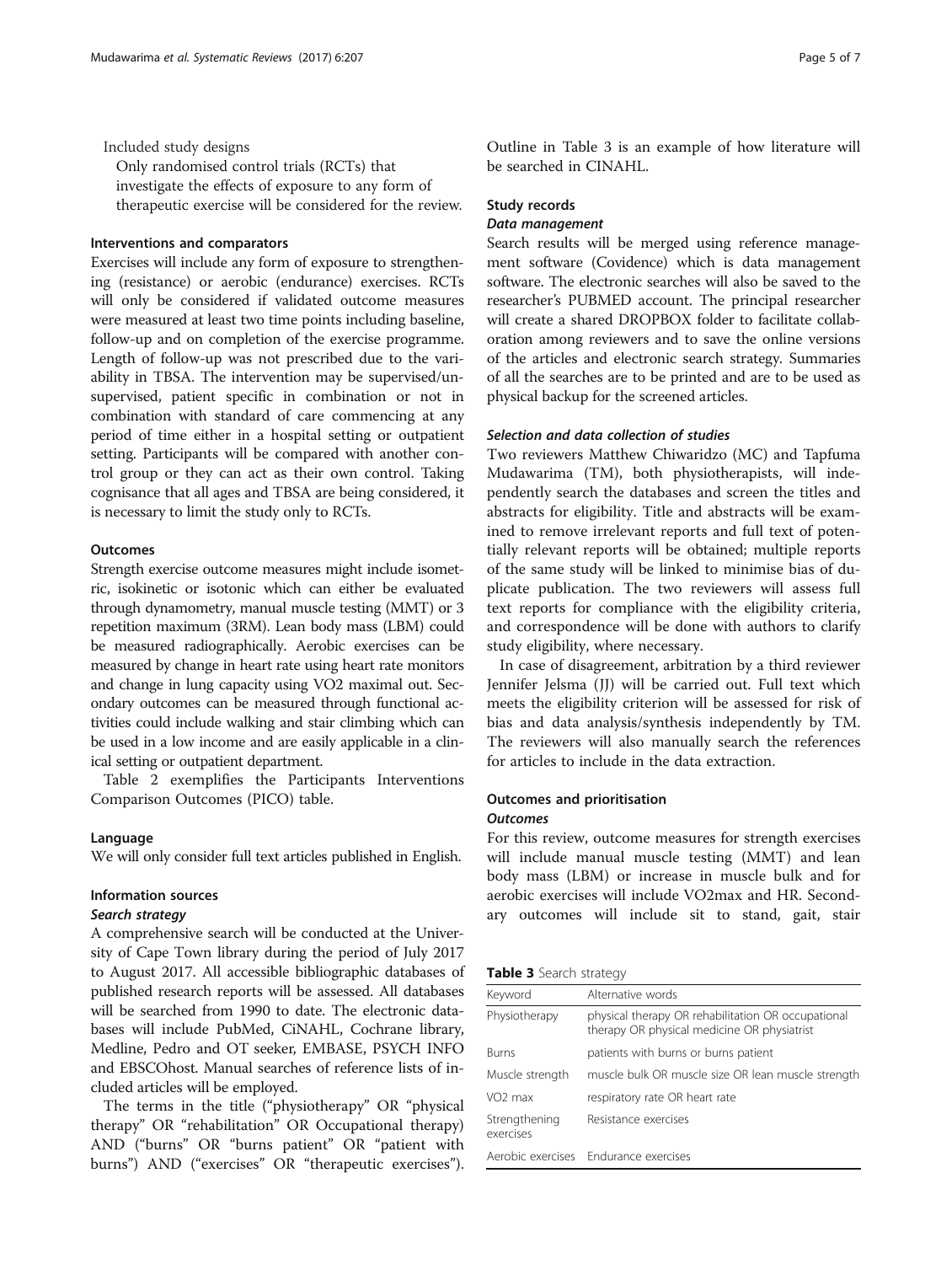<span id="page-5-0"></span>climbing and HRQoL measured by the burn-specific health scale or generic HRQoL scales. Patient reported outcomes will be prioritised in the discussion.

#### Assessment of risk bias (or "quality") individual studies

The Cochrane Collaboration tool for assessing the risk of bias [\[23](#page-6-0)] in experimental studies will be used to assess the methodological quality of the included studies. The PRISMA reporting standards will be used to guide the review report [\(http://www.prisma-statement.org/](http://www.prisma-statement.org/Extensions/Protocols.aspx) [Extensions/Protocols.aspx](http://www.prisma-statement.org/Extensions/Protocols.aspx)).

#### Best evidence synthesis

A narrative synthesis of the findings from the included studies will be provided due to the likely heterogeneity of the intervention and outcome measures. The Template for Intervention Description and Replication (TIDieR) checklist will be used to describe components of the exercise interventions which are reported in each included study [\[24\]](#page-6-0). The exercise interventions will be described in subgroups of outcome measures of strength, aerobic and functional measures, and data within individual studies such as patient's population and interventions will be described in a narrative summary. Information on adherence to exercises, compliance monitoring, resources used and costs incurred in the delivery and receipt of services will be extracted, if available. If pooling is possible from the intervention data (as a whole, or in subsets of the included studies), meta-analyses will be considered. Revman software will be used for this [\[25\]](#page-6-0).

## Discussion

As far as we are aware, this will be the first review of experimental evidence related to aerobic exercises and strength training delivered in any setting, for patients of any age, suffering from burns to any part of the body. This review will provide an answer to the question of efficacy for this type of intervention for burn patients. Subsequent analysis of intervention information reported in the included literature will provide previously unavailable information on the elements of the interventions, whether specific elements are related to evidence of significant benefit, and whether best practice can be determined for the delivery of aerobic exercises and strength training for patients with burns. Specific information on safety measures that have been put in place to prevent adverse events during aerobic exercises and strength training for patients with burns will be highlighted. Where information is available on this intervention that is relevant to burn patients in low-income countries, the authors will compile evidence-informed guidance for the safe delivery of aerobic exercises and strength training in these settings.

## Additional file

[Additional file 1:](dx.doi.org/10.1186/s13643-017-0592-6) PRISMA-P 2015 Checklist. (DOCX 34 kb)

#### Abbreviations

3RM: 3 repetition maximum; ARDS: Acute respiratory distress syndrome; CSP: Chartered Society of Physiotherapy; MMT: Manual muscle testing; PICO: Participants Interventions Comparison Outcomes; PRISMA-P: Preferred Reporting Items of Systematic review and Meta-Analysis-Protocol; RCTs: Randomised controlled trials; RoM: Range of motion; TBSA: Total body surface area

#### Acknowledgements

The systematic review is part of the principal investigator's PhD work at the University of Cape Town. There was no external funding for the protocol; however, much appreciation goes to the Faculty of Health Sciences Library for its support.

#### Funding

None

#### Availability of data and materials

Not applicable

#### Authors' contributions

TM and JJ conceptualised the idea of writing the systematic review protocol. TM prepared the manuscript. FCM, JJ, KG and MC edited the protocol. All authors read and approved the final manuscript.

#### Ethics approval and consent to participate

Not applicable

#### Consent for publication Not applicable

#### Competing interests

The authors declare that they have no competing interests.

#### Publisher's Note

Springer Nature remains neutral with regard to jurisdictional claims in published maps and institutional affiliations.

#### Author details

<sup>1</sup> Rehabilitation Department, Harare Central Hospital, P.O Box ST 14 Southerton, Harare, Zimbabwe. <sup>2</sup>University of Zimbabwe, College of Health Sciences, P.O Box A178, Avondale, Harare, Zimbabwe. <sup>3</sup>School of Health and Rehabilitation Sciences, Faculty of Health Sciences, Observatory, University of Cape Town, Cape Town, South Africa. <sup>4</sup>Stellenbosch University, Cape Town South Africa.

#### Received: 17 January 2017 Accepted: 2 October 2017 Published online: 23 October 2017

#### References

- 1. Agbenorku P, Edusei A, Ankomah J. Epidemiological study of burns in Komfo Anokye Teaching Hospital, 2006–2009. Burns. 2011;7:2006–9.
- 2. Parbhoo A, Louw QA. A profile of hospital-admitted paediatric burns patients in South Africa. BMC Res Notes. 2010;3:165.
- 3. Forjuoh SN. Burns in low- and middle-income countries: a review of available literature on descriptive epidemiology, risk factors, treatment, and prevention. Burns. 2006;32:529–37.
- 4. Oladele AO, Olabanji JK. Burns in Nigeria: a review. Ann Burns Fire Disasters. 2010;XXIII:120–7.
- 5. Group, B. T. S. W. Standards of physiotherapy and occupational therapy practice in the management of burn injured adults and children; 2005. p. 1–33.
- 6. Simons M, King S, Edgar B. Occupational therapy and physiotherapy for the patient with burns: principles and management guidelines. J Burn Care Rehabil. 2003;24:323–35.